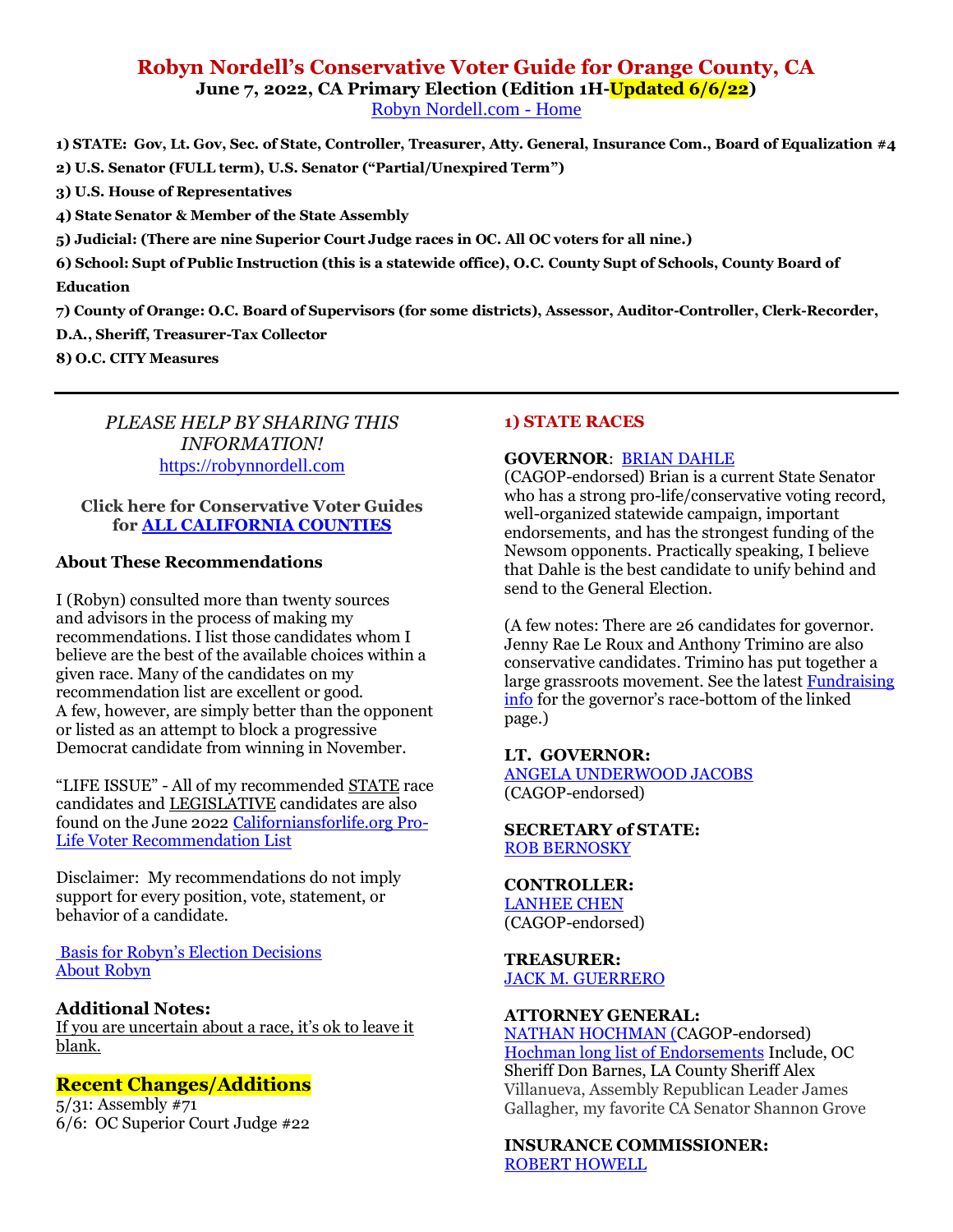## **BOARD of EQUALIZATION, 4TH DISTRICT** [DENIS BILODEAU](https://denisbilodeau.com/)

Ted Gaines, the only Republican on the CA Board of Equalization, is supporting Denis. This is quite a significant Endorsement! (There are 4 conservative candidates running in this race. Erik Peterson would be my second choice.)

## **2) U.S. SENATE RACES**

## **U.S. SENATOR, FULL Term**

(Regular 6-year term; ends on 1/3/29) [CORDIE WILLIAMS](https://www.cordie4senate.com/endorsements/)

Mark Meuser would be my second choice for the fullterm Senate race.

(Fyi- Meuser is running for both the full term seat and the partial/unexpired seat.)

## **U.S. SENATOR, Partial/Unexpired Term** MARK MEUSER (CAGOP-endorsed)

This is the seat which was originally held by Vice President Kamala Harris. It is temporarily being held by Alex Padilla. You are voting for the candidate that you want to complete the remainder of this term, which ends on  $1/3/23$ .

## **3) U.S. HOUSE OF REPRESENTATIVES**

**U.S. Representative Dist 38:** [ERIC J. CHING,](https://ericchingforcongress.com/) Mayor of Walnut

**U.S. Representative Dist 40:** [YOUNG KIM](https://youngkimforcongress.com/endorsements/)

**U.S. Representative Dist 45:** [MICHELLE STEELE](https://michellesteelca.com/)

**U.S. Representative Dist 46:** [CHRISTOPHER GONZALES](https://gonzalesforcongress.com/about-christopher/)

## **U.S. Representative Dist 47: [SCOTT BAUGH](https://baughforcongress.com/)**!

Pro-life, conservative who is the only candidate in the race who has the name recognition and the funding to take on leftist Congresswoman Katie Porter's multimillion \$\$

SCOTT'S [ENDORSEMENTS](https://baughforcongress.com/endorsements/) include: CAGOP, U.S. Senator TED CRUZ, PASTOR ROB McCOY, House Minority Leader Kevin McCarthy, Former Senator/OC Treasurer John Moorlach, Tom McClintock, Lincoln Club, Howard Jarvis Taxpayers Association, and more.

No matter who your favorite candidate is in the  $47<sup>th</sup>$ Congressional race, please consider Strategically Voting for Scott Baugh to take out Katie Porter.

## **U.S. Representative Dist 49:** [BRIAN MARYOTT](https://maryottforcongress.com/)

My knowledgeable friend, Penny Harrington of Penny's [San Diego] Picks, says: "Josiah O'Neil is a solid conservative and a great spokesman for the Church's involvement in politics and policy. However, I believe Maryott is the strongest and best choice for this congressional seat." I, Robyn, agree with Penny.

## **4) STATE SENATORS & STATE ASSEMBLY**

**State Senate, Dist 30:**  [MITCH CLEMMONS](https://www.electmitchclemmons.com/?fbclid=IwAR2sR0RQG8eu9l0XjH5wVlo0PXv26jPFFPl6dclGN0aL4t9bhB7se1SazPo)

**State Senate, Dist 32:** [KELLY SEYARTO](https://seyartoforsenate.com/endorsements/)

**State Senate, Dist 34:** [RHONDA SHADER](https://shaderforsenate.com/)

**State Senate, Dist 36:** [JANET NGUYEN](https://janet2022.com/endorsements/)

**State Senate, Dist 38:** [MATT GUNDERSON](https://gowithgunderson.com/about-matt)

## **STATE ASSEMBLY**

**Assembly, Dist 59:** [PHILLIP CHEN](https://www.phillipchen.org/)

**Assembly, Dist 64:** [RAUL ORTIZ,](https://direct.me/raulforassembly) JR.

**Assembly, Dist 67:** [SOO YOO!](https://sooyooforassembly.com/endorsements/) Wonderful candidate! Soo's

[ENDORSEMENTS](https://sooyooforassembly.com/endorsements/) include: LAGOP, OCGOP, CRA, Senator John Moorlach, Congresswoman Young Kim.

**Assembly, Dist 68:** [MIKE TARDIFF](https://ocgop.org/endorsements/)

#### **Assembly, Dist 70:** [TED BUI](https://voteforted.com/endorsements/)

There are several Republican candidates in this race. This is not a strong recommendation, but if I lived in the district, I would strategically choose to vote for Ted Bui. (Just a note: **Emily Hibard** is great on the issues and would have my vote if I voted purely on who was more conservative. However, Hibard is running more of an activist campaign and Ted Bui has done the hard work of building up the necessary big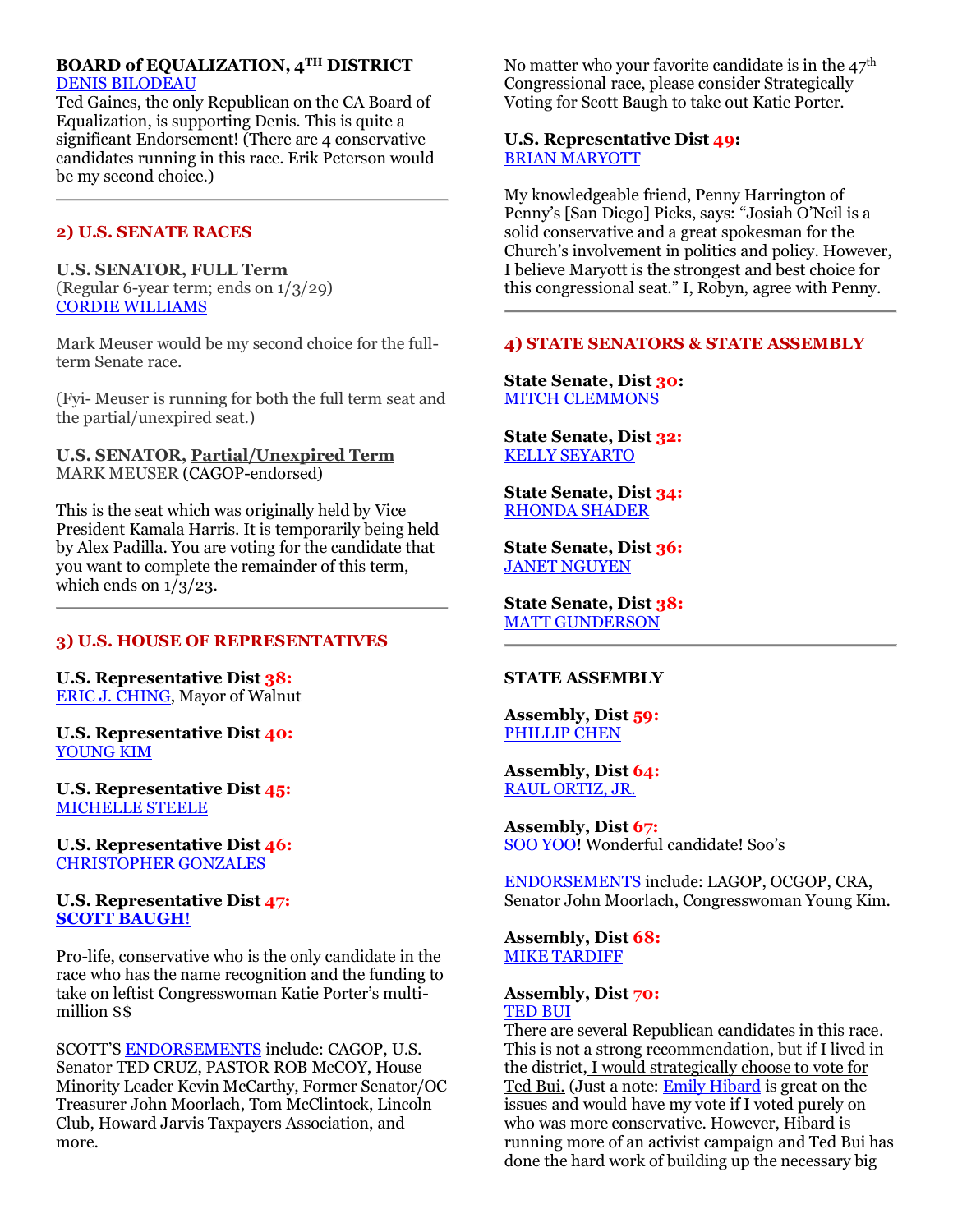financial war chest to take on the Democrat in November and win.)

## **Assembly District 71:**

On 5/31/22 – Recommendation change. If I lived in the district, I would vote for KATE SANCHEZ.\*

There are only two candidates in this race. Both are Republican. I initially listed both of their names here as being good conservative choices. However, after doing more research, I have come to the conclusion that Kate Sanchez is more conservative than her opponent, Matt Rahn. My friend, Craig Huey of **Election Forum**, came to the same conclusion, and has also endorsed Kate over Matt.

Read [ABOUT KATE](https://www.sanchezforassembly.com/) and her endorsements, which include Senator Melissa Melendez and the CA Republican Assembly (CRA).

**Assembly, Dist 72:** [DIANE DIXON](http://dianedixonforassembly.com/#endorsed)

**Assembly, Dist 73:** [STEVEN "STEVE" CHOI](https://www.stevenchoi.org/)

**Assembly, Dist 74:** [LAURIE DAVIES](https://www.daviesforca.com/endorsements)

## **5) JUDICIAL: SUPERIOR COURT JUDGES**

Of the nine contested Orange County Superior Court races, there are four without a registered Republican running. In those four races, I'm recommending either the NPP (no party preference) candidate or the Democrat candidate who I believe is the best option in the race.

These recommendations were made after researching and consulting with several advisors.

**Superior Court, Office #5** DANIEL (DAN) ESPINOSA

**Superior Court, Office #9** [CHRISTOPHER DUFF](http://www.duff4judge.com/)

**Superior Court, Office #11 [SHAWN NELSON](http://www.nelsonjudge.com/)** 

## **Superior Court, Office #21**

ERIN BELTRAN ROWE (I'm voting for Rowe as the better of the two candidates, both of whom are Democrats.)

#### **Superior Court, Office #22**

There are 2 democrats and 1 "No Party Preference" candidate in this race. Updated  $6/6$ : after receiving additional info today: I am recommending

FRED FASCENELLI as the best of the available options in Office #22. Election Forum is in agreement with this recommendation.

#### **Superior Court, Office #28** ERIC SCARBROUGH

#### **Superior Court, Office #30**

[BENJAMIN STAUFFER](https://ballotpedia.org/Benjamin_Stauffer) – one of my favorite judge candidates!

[\(Peggy Huang](https://www.peggyhuang.com/) is also a good option for office #30.)

#### **Superior Court, Office #33** [STEVE MCGREEVY](https://mcgreevy4judge.com/)

**Superior Court, Office #45** Updated after receiving additional info. KEVIN BRIAN JONES is the best candidate in this race.

#### **6) SCHOOL**

State Supt of Public Instruction OC County Supt of Schools County Board of Education (for some districts)

## **SUPERINTENDENT OF PUBLIC**

**INSTRUCTION** (this is a statewide race): [LANCE CHRISTENSEN](https://lancechristensen.com/endorsements) (CAGOP-endorsed)

**OC SUPERINTENDENT OF SCHOOLS:** [DR STEFAN BEAN](https://www.drbeanoc.com/about-9) excellent candidate!

(Please do NOT vote for Al Mijares)

## **OC BOARD OF EDUCATION**

**Board of Education, Area 2:** [MARI BARKE](https://maribarke.com/endorsements/) excellent candidate!

**O.C. Board of Education, Area 4, (short term):** [TIM SHAW](https://www.shawforschools.com/) excellent candidate!

**O.C. Board of Education, Area 5:** [LISA SPARKS](https://www.sparksforschools.com/endorsements) excellent candidate!

## **7) COUNTY OF ORANGE**

**COUNTY OF OC BOARD OF SUPERVISORS** (Just three of the five districts have races this year.)

**Supervisor, Dist 2:** [CECILIA "CECI" IGLESIAS](https://www.iglesiasforsupervisor.com/)

**Supervisor, Dist 4:** [STEVEN C VARGAS](https://www.vargas4supervisor.com/endorsements)